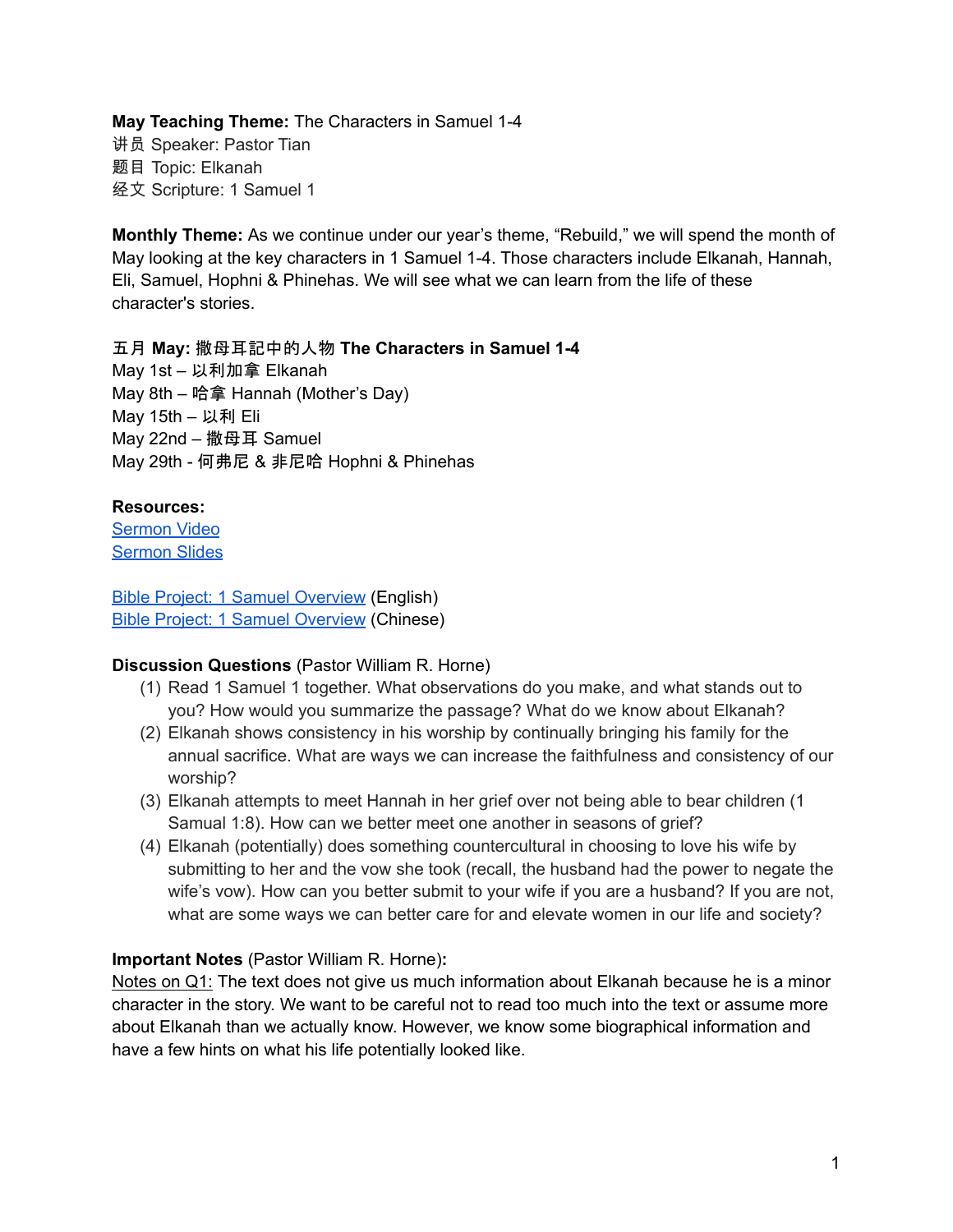- Scholars differ in their understanding of the genealogy of Elkanah's line that opens the book of 1 Samuel. This short genealogy alludes to four different sons of Jacob through names and places:
	- 1. Ramathaim (likely in the territory of Benjamin)
	- 2. Ephraim (the territory of Joseph's son)
	- 3. Ephrath (the region of Bethlehem, in Judah)
	- 4. through a connected genealogy, to the priestly tribe of Levi (1 Chr 6:16–28,

33–38)

Therefore, it is unclear whether Elkanah was a Benjaminite, an Ephraimite, an Ephrathite, or a Levite. (Nyberg, M. F.)

- We know that he had two wives Hannah and Peninnah (1 Samuel 1:2). Though this is typical in the biblical storyline, it is never held up as godly but, in fact, constantly brings about problems (which we see in the family conflict and tension of Elkanah's life). It is clear that Elkanah, like many, followed what was culturally acceptable rather than necessarily what God desired. Hannah is a more central character in the narrative than Elkanah or Peninnah.
- We know that Elkanah and his family are faithful worshipers, at least according to the tradition of the time, as Elkanah and his family traveled yearly to worship at the tabernacle in Shiloh, where the ark of the covenant was kept. Elkanah is introduced in 1 Sam 1 as a faithful worshiper of God during a time when many of the religious and community leaders of Israel were corrupt (Judg 19–21; 1 Sam 1–4; Bergen, 1, 2 Samuel). (Nyberg, M. F.)
- We are told that Elkanah has a greater love for Hannah. Elkanah's attempt to soothe Hannah in 1 Sam 1:8 is seen by some as tender and caring, while others see Elkanah's succession of four questions as coming from a man who does not understand his wife's deep desire for a son and who wonders why she needs anyone besides himself (Bodner, 1 Samuel, 16) (Nyberg, M. F.) So, we could either take this positively or negatively or maybe a mix of both like so many characters. Elkanah could have a deep love and care for Hannah while also battling the insecurity that his love isn't sufficient for Hannah, who desires a son.
- Elkanah practices the "mutual submission" Paul talks about in New Testament times in Ephesians 5 by submitting to his wife in her taking of a vow. "When Elkanah agreed to his wife's vow to dedicate their son to serve the Lord at the temple in Shiloh, it was an act of participation on his part. According to Jewish law, he could have nullified her vow, but he let it stand." (Num 30:10–15; Eslinger, Kingship, 85) (Nyberg, M. F.).
- "After dedicating their son Samuel to the Lord, Elkanah and Hannah continue to perform their annual sacrifice to the Lord and to care for their son Samuel even though he remains in Shiloh (1 Sam 2:18–20)" (Nyberg, M. F.). So we know that, at least at some level, Elkanah cares for his children.